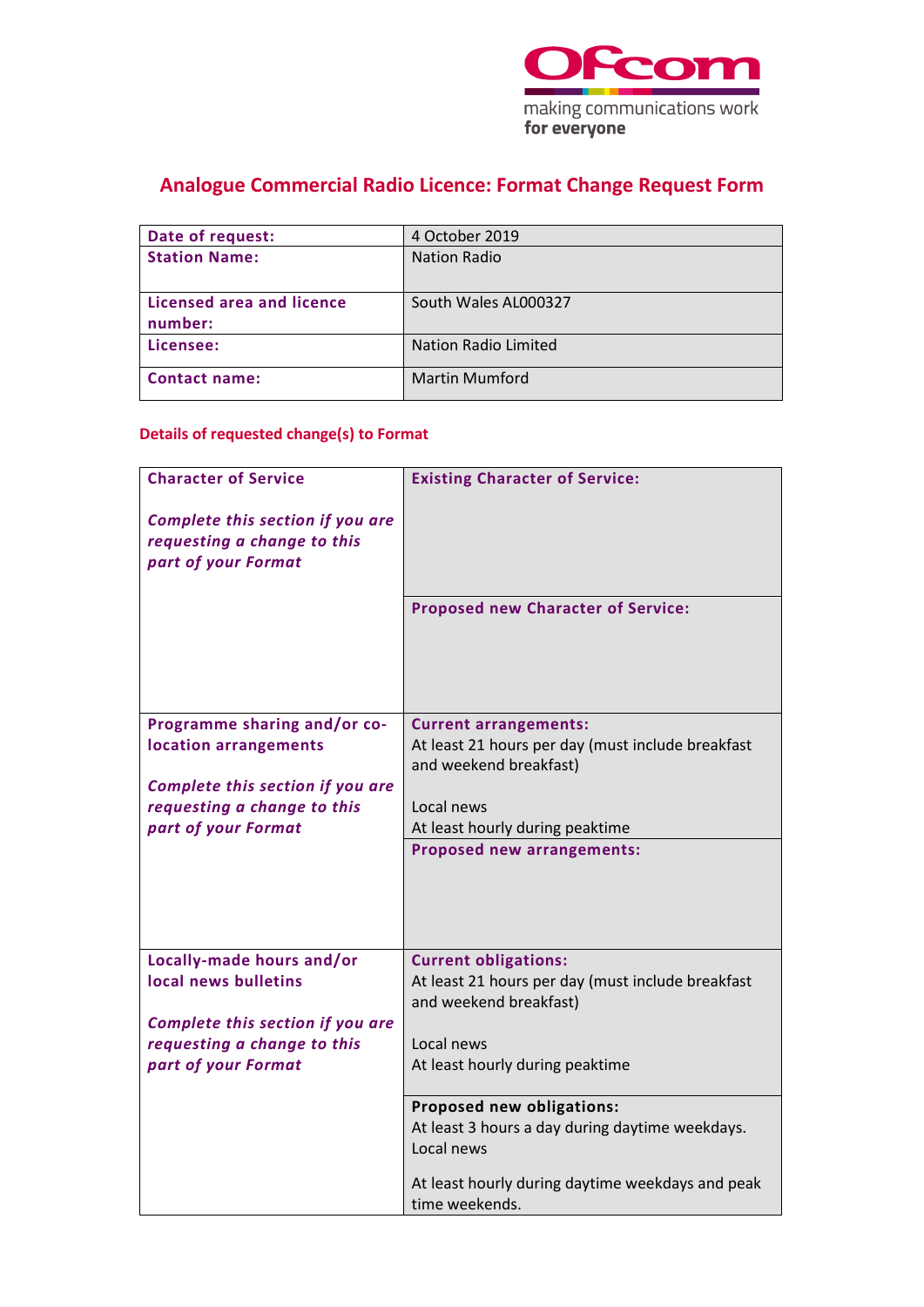The holder of an analogue local commercial radio licence may apply to Ofcom to have the station's Format amended. Any application should be made using the layout shown on this form, and should be in accordance with Ofcom's published procedures for Format changes.<sup>[1](#page-1-0)</sup>

Under section 106(1A) of the Broadcasting Act 1990 (as amended), Ofcom may consent to a change of a Format only if it is satisfied that *at least* one of the following five statutory criteria is satisfied:

- *(a) that the departure would not substantially alter the character of the service;*
- *(b) that the departure would not narrow the range of programmes available by way of relevant independent radio services to persons living the area or locality for which the service is licensed to be provided;*
- *(c) that the departure would be conducive to the maintenance or promotion of fair and effective competition*
- *(d) that there is evidence that, amongst persons living in that area or locality, there is a significant demand for, or significant support for, the change that would result from the departure; or*
- *(e) that (i) the departure would result from programmes included in the licensed service ceasing to be made at premises in the area or locality for which the service is provided, but (ii) those programmes would continue to be made wholly or partly at premises within the approved area (as defined in section 314 of the Communications Act 2003 (local content and character of services)).*

Only one of these five criteria need be satisfied in order for Ofcom to consent to the proposed change. However, even if Ofcom is of the opinion that the proposed change satisfies one or more of the statutory criteria, there may be reasons (depending on the particular circumstances of the case) why Ofcom may not consent to the proposed change. The additional criteria to which Ofcom will have regard when exercising this discretion can be found on our website.<sup>[2](#page-1-1)</sup>

Applicants should note that, under section 106ZA of the same Act (as amended), a proposed change that *does not* satisfy the first or last of these criteria (i.e. a change that Ofcom considers *would* or *could* substantially alter the character of the service, or does not relate to the origin of locally-made programmes) must, if it is to be considered further under any of the other three criteria, be consulted upon.

In the event that Ofcom receives a request for Format change and considers that criterion (a) or (e) is *not* satisfied, it will seek confirmation from the applicant as to whether it wishes to proceed with the request (and, if so, whether it wishes to amend or replace its submission in light of the necessity to make it public).

This application is made under section (a) (b) and (c) as we do not believe our request will alter the character of the service, narrow the range of services available and the station should be given the same flexibility afforded to other commercial operators in the area

 $\overline{a}$ 

<span id="page-1-0"></span><sup>&</sup>lt;sup>1</sup> Available at https://www.ofcom.org.uk/ data/assets/pdf file/0024/87405/The-regulation-of-[Format-changes.pdf](https://www.ofcom.org.uk/__data/assets/pdf_file/0024/87405/The-regulation-of-Format-changes.pdf) 2

<span id="page-1-1"></span><sup>&</sup>lt;sup>2</sup> At https://www.ofcom.org.uk/ data/assets/pdf file/0024/87405/The-regulation-of-Format[changes.pdf](https://www.ofcom.org.uk/__data/assets/pdf_file/0024/87405/The-regulation-of-Format-changes.pdf)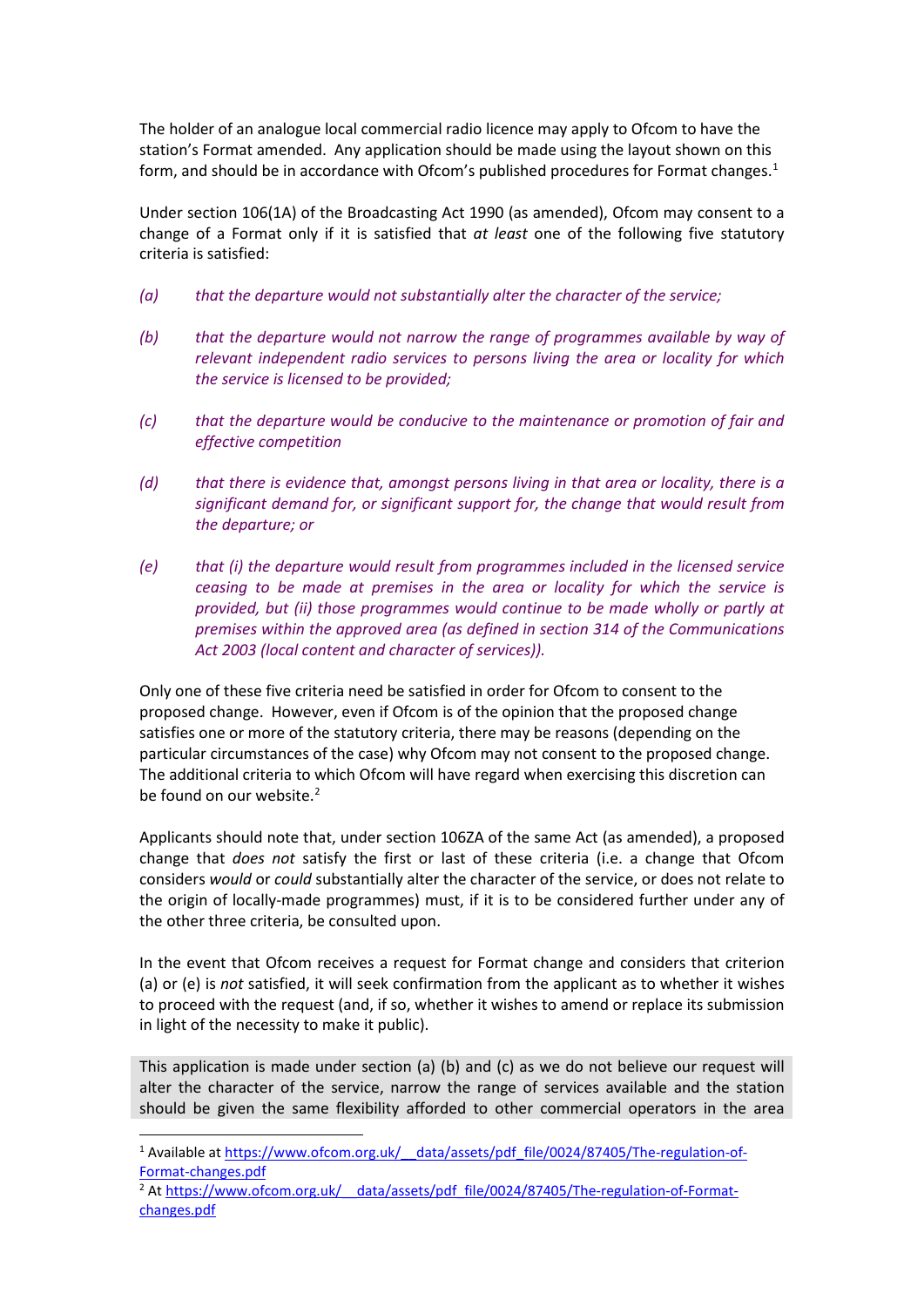following recent changes in regulatory guidelines.

The request is consistent with Ofcom's latest localness guidelines and there are numerous examples of similar requests being granted to services across the UK including those within Nation's transmission area most notably Heart South Wales and Capital South Wales.

**Please provide any additional information and/or evidence in support of the proposed change(s) below. In particular, the applicant may wish to outline how they see that the proposed change fits within Ofcom's published Format change request polic[y3](#page-2-0) and also Ofcom's Localness guidance, which includes our co-location and programme sharing policy. [4](#page-2-1)** 

### *Notes*

 $\overline{a}$ 

# Ofcom may approve a change under any of criteria (b) to (d) without consultation, or after a consultation of less than 28 days, if Ofcom considers that to hold a consultation at all, or for 28 days or more, would result in a delay that would be likely to prejudice the interests of the licensee. Ofcom may also remove for the purposes of consultation any confidential information submitted by the licensee.

#### **Data Protection**

We require the information requested in this form in order to carry out our licensing duties under the Broadcasting Act 1990, Broadcasting Act 1996 and Communications Act 2003. Please see Ofcom's General Privacy Statement [www.ofcom.org.uk/about-ofcom/foi](http://www.ofcom.org.uk/about-ofcom/foi-dp/general-privacy-statement)[dp/general-privacy-statement](http://www.ofcom.org.uk/about-ofcom/foi-dp/general-privacy-statement) for further information about how Ofcom handles your personal information and your corresponding rights

<span id="page-2-0"></span><sup>&</sup>lt;sup>3</sup> Available at https://www.ofcom.org.uk/ data/assets/pdf\_file/0024/87405/The-regulation-ofFormat-changes.pdf<br><sup>4</sup> Available at<http://stakeholders.ofcom.org.uk/broadcasting/radio/localness/>

<span id="page-2-1"></span>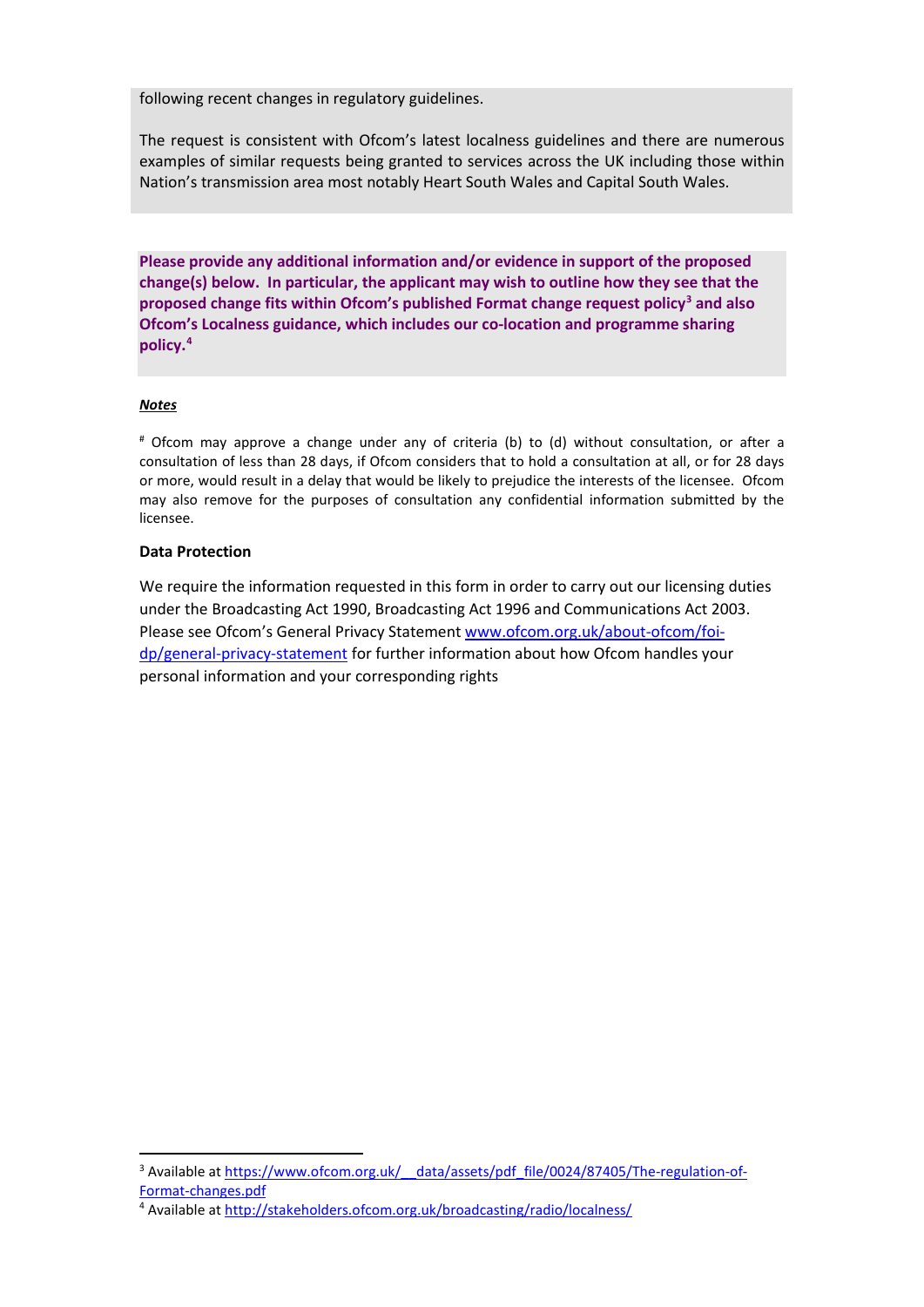# Ofcom notes on the request

## **Statutory requirements**

This request relates to the FM licence for South Wales held by Nation Radio Limited ('Nation Radio'), currently broadcasting as 'Nation Radio'.

Every FM local commercial radio service is required to broadcast a certain amount of locallymade programming, which is specified in its Format. Locally-made programmes are those made within a station's licensed area or, where Ofcom has approved a wider area relating to that station, that 'approved area.'

Nation Radio has requested the following changes to the Format of the South Wales licence:

- To reduce the required number of locally-made programming hours from 21 hours each day to three hours per day on weekday daytimes, with none required on weekend days.
- To increase the minimum local news provision on weekdays from hourly during peak-time to hourly between 6am and 7pm.

These proposed changes would change the character of service as set out in the Format of the licence, and accordingly can be agreed only if Ofcom is satisfied in regard to one of the statutory criteria set out in section 106(1A) of the Broadcasting Act 1990 (as set out in the request, above).

If we are satisfied in relation to one of the statutory criteria, we are then able to decide whether or not to approve the request, taking account of our published policy criteria.

## **Assessment**

In considering the request concerning the number of locally-made hours and the change to local news requirements, we were satisfied in relation to section  $106(1A)(a)$  – that the reduction in the number of locally-made hours would not substantially alter the character of the service. This is because the proposed new amount of locally-made programming is consistent with ou[r localness guidelines.](https://www.ofcom.org.uk/tv-radio-and-on-demand/information-for-industry/radio-broadcasters/localness)

As a matter o[f general policy,](https://www.ofcom.org.uk/__data/assets/pdf_file/0024/87405/The-regulation-of-Format-changes.pdf) we are content to approve Format change requests relating to locally-made programming which are consistent with our published localness guidelines on these matters.

In the context of Nation Radio's change to reduce its number of locally-made hours, it should be noted that, in March 2017, Ofcom approved – following a public consultation – a change to the Character of Service of this licence from:

*"A music station playing a majority of rock and rock-oriented tracks, including coverage of local artists"*

to:

### *"A music station for Wales including coverage of local artists."*

In approving this change in 2017 we said that: "While removal of the requirement for the station to major on rock music removed a distinctive requirement of this licence, this was counterbalanced by Nation's commitment formally to increase the amount of locally